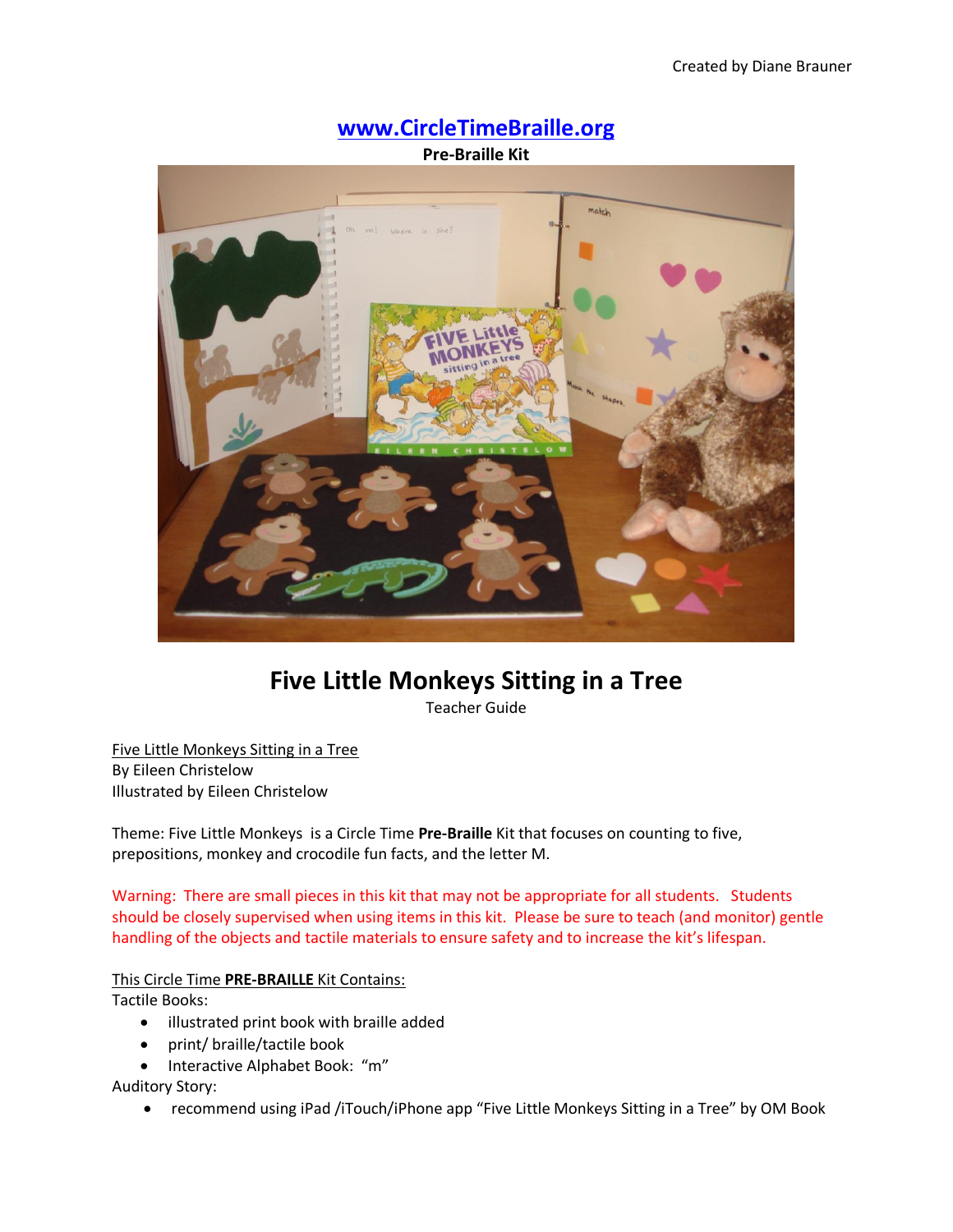Story Board: 5 wooden monkeys, wooden crocodile, foam shapes Object: Stuffed animal monkey and plastic crocodile

#### **Teacher Hints -before the student reads the story**:

Transcribers Note: Grade I Braille is used in both the print and tactile books.

\_\_\_\_\_\_\_\_\_\_\_\_\_\_\_\_\_\_\_\_\_\_\_\_\_\_\_\_\_\_\_\_\_\_\_\_\_\_\_\_\_\_\_\_\_\_\_\_\_\_\_\_\_\_\_\_\_\_\_\_\_\_\_\_\_\_\_\_\_\_\_\_\_\_\_\_\_\_\_\_\_\_\_\_\_

-The illustrations give clues to what happens to each monkey. The words in the book lead you to think that the crocodile has eaten each monkey; however, the pictures show that instead of the monkey falling into the water, the monkey is actually hiding in the leaves of a higher branch. A small portion of the monkey sticks out from under the felt leaves. The leaves can be folded back so the student can "find" more of the monkey. **Depending on the student, the teacher may decide to read the story the** *first time through* **without pointing out the "hidden" monkeys.**

-The student should be encouraged to "explore" (or search) the entire tactile illustration in order to find each hidden monkey. The tactile graphics are consistent on pages that are similar. (Example: The pages that have the repetitive phrase, "\_\_\_\_ little monkeys, sitting in a



tree, tease Mr. Crocodile. . ." only have monkeys sitting on the lower branch; there is no upper branch. The page that has "Oh, no! Where is he?" shows the upper branch with the monkeys hidden under the leaves.) On every page, encourage the student to search for and count all the monkeys.

## **Describe monkeys and discuss the monkey Fun Facts:**

-Ask the student to explore the stuffed monkey and name the parts of the monkey.

**-Monkeys** look a lot like people; however, monkeys are furry and have a long strong tail. They use their feet and tail like hands. They can climb and swing from branch to branch using just their tails! (Playground "monkey bars" are called "monkey bars" because kids look like monkeys as they swing from bar to bar!) Monkeys are very fury except for their face, inside their ears, and on their hands and feet. Monkeys eat fruit, nuts, leaves, flowers, insects and bird eggs. Just like people, monkeys peel their bananas before eating them. Baby monkeys are called "infants". Monkeys like to sleep high in the trees where they are safe. Baby monkeys sleep in their mother's arms.



-Demonstrate how a monkey moves and how to make monkey sounds. (Use your arms to model how a monkey scratches under his arm pits and lope like a monkey while saying, "eee, eee, eee".) Have the student act like a monkey; if possible, assist the student to swing like a monkey on the monkey bars (and/or have another student demonstrate how they can swing on the monkey bars).

- **Describe crocodiles and discuss the crocodile Fun Facts:**
- -Ask the student to explore the realistic crocodile model and name the parts of the crocodile. **-Crocodiles** have hard scaly skin, long tails, short legs and very sharp teeth. They live in swampy areas and along river banks. They swim very well with the help of their long and powerful tails.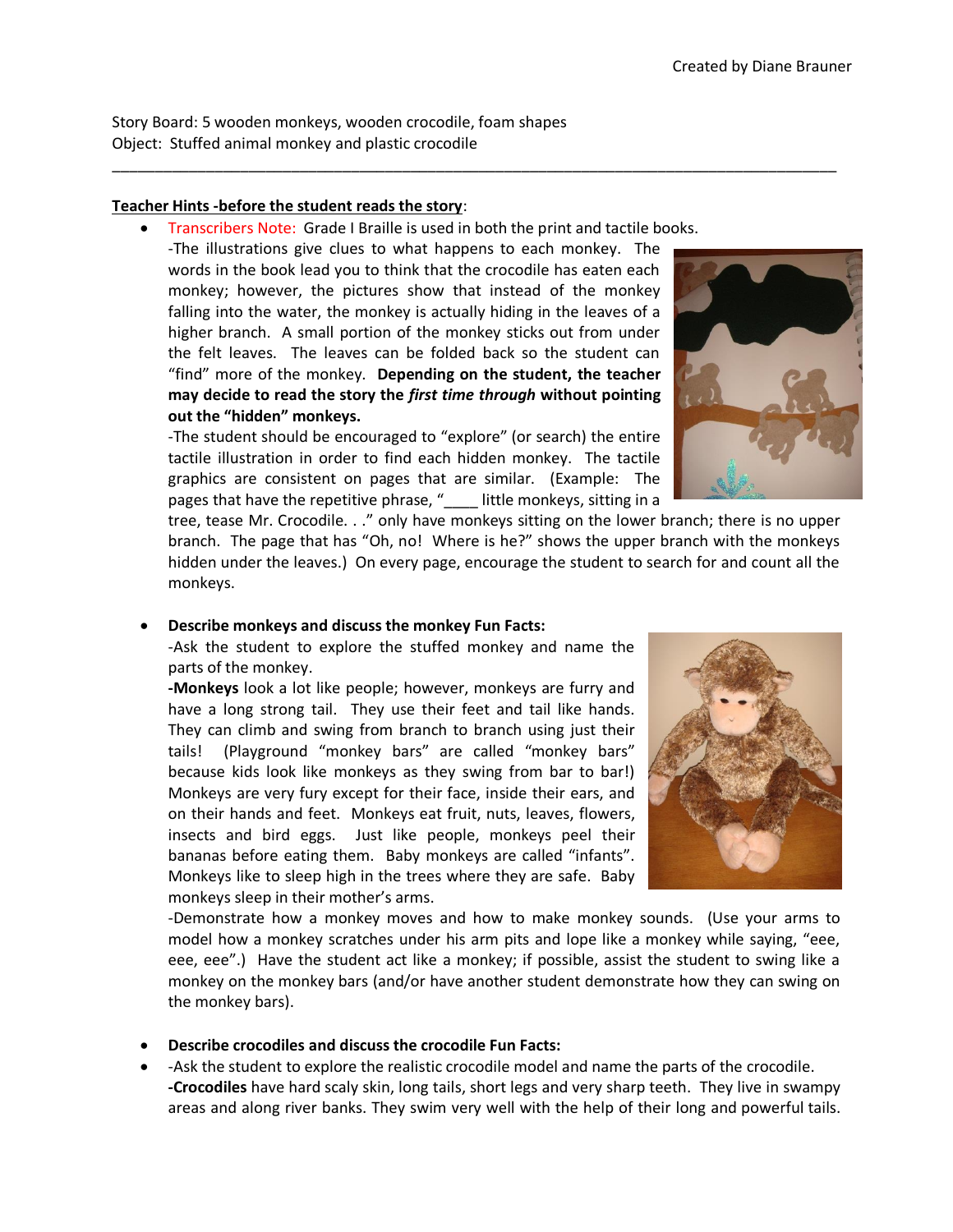They have 48 teeth; the teeth are used to grab food but they usually swallow the food whole or in big chunks (hence the "crocodile bite"). They eat animals, fish, turtles, and birds. "Crocodile" is from the Greek word meaning lizard. Crocodiles are thought to be descendants of dinosaurs! -Using your arms straight out in front of your mouth with fingers spread wide and bent (to show the "teeth"), demonstrate how a crocodile opens and shuts his mouth. Have the student pretend to take "crocodile bites" out of the stuffed monkey and/or other objects.

 Prediction Question: There is a tactile star placed in the top right hand corner of one page in the tactile book. This star indicates the prediction question**, "What do you think happened to the monkeys?"** Predictions are guesses – any reasonable answer that the student gives is acceptable. If the book is being read to a group of students, ask the students for their predictions. The students can turn to their partner to discuss their predictions or the teacher can ask the student to stand up if they agree with a specific prediction answer. (The teacher may choose to ask for "thumbs up" if the student agrees or "thumbs down" if the student disagrees.) The teacher should verbalize how many students agreed or disagreed.

## Activities:

Story Board: Story boards are sturdy boards covered in "headliner" material that enables the wooden story characters or objects (with Velcro) to stick to the board. Students can interact with the story board as the story is being read or the student can re-enact the story using the story board. Other activities, such as counting, sequencing the story events, etc. can also be done with the story board.



 Monkeying Around: (story board, wooden monkey, wooden crocodile and various foam shapes)

Using preposition words (over, under, behind, beside, etc.) place the monkey, crocodile, shapes, etc. in various positions. Ask the student to name the position before removing the object from the board. Start with the monkey and place a square above the monkey and a circle below the monkey. Ask the student to find the object that is above the monkey. Tell the student to place the square above the crocodile. A variety of games can be played using these materials!



You Can't Catch Me Game: (stuffed monkey)

Use the stuffed monkey to demonstrate prepositions (under, over, beside, above, beneath, behind, in front, in, out, etc.) Explain that monkeys love to climb and hide. Pretend to have the monkey climb up a chair. Once the monkey is in place, have the monkey say, "You can't catch me, I'm ABOVE the chair!" The student then pretends to be the crocodile (using his hands like a crocodile mouth opening and shutting) and say, "Snap! I *can* catch you, I'm *above* the chair too!" The crocodile snaps his mouth open and shut until he closes his mouth on the monkey. The student can switch and be the monkey (the student should name WHERE the monkey is) and the teacher (or another student) can be the crocodile. If appropriate, make the game more challenging by using harder prepositions such as "across the table", "in the book bag", "near the table leg", etc. The monkey can be hidden across the room, and the student has to follow the directions to find the monkey which is now "on the teacher's chair". O&M routes within the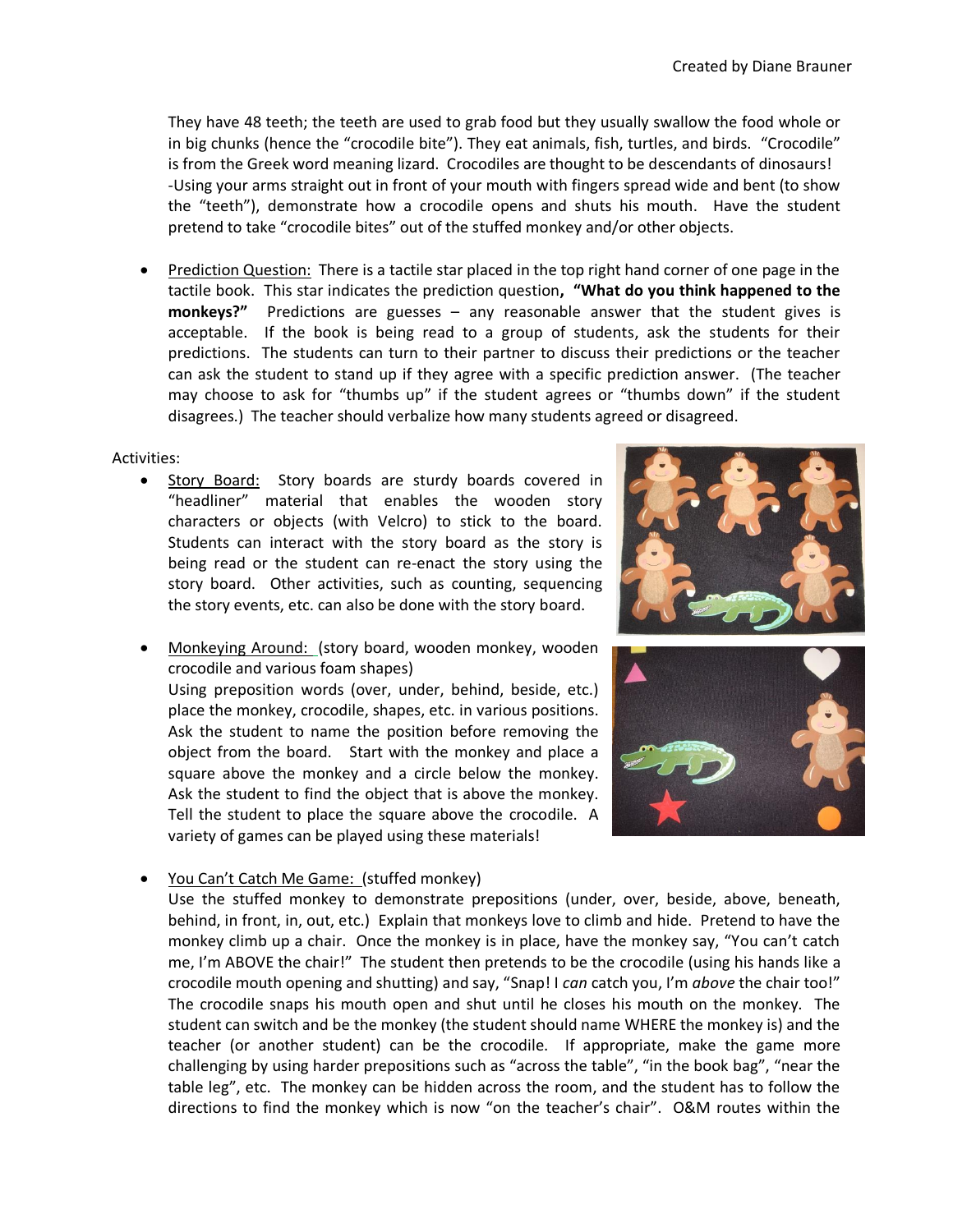classroom and around the school can also be incorporated into this game – be sure to involve the O&M instructor! (Example: The monkey is under the office counter – the student would travel to the office to find the monkey.)

 Interactive Alphabet Book: Circle Time Braille kits include an interactive book that focuses on one letter of the alphabet. Each page in the book will have that letter and a word starting with that letter at the top of each page. At the bottom of the page will be directions (if appropriate) and the letter brailled repeatedly in a line across the page. The Five Little Monkeys book focuses on the letter M and has a line of brailled M's across the bottom of the page. The student should be encouraged to find the letter M at the top of the page and, with help, "read" the letter and the word. After the student has explored the things on that page, he should be encouraged to "read" the line of brailled M letters at the bottom of the page. Encourage the student to say the phonetic sound (mmmmm) as he "reads" each letter. If the student uses one hand to "read", encourage him by saying, "Fast braille readers use two hands!" and then demonstrate by "reading" the letters and saying the phonetic sound as quickly as possible. Demonstrate slow, one handed braille reading by slowly saying the phonetic sound as you slowly "read" across the page. Each page will contain an activity or a concept development that starts with the letter M. Most pages are "interactive", meaning that the student has to move at least one item on that page.

*Concepts in the M Book:* (**M**ove the shapes to the top of the page, **M**atch the shapes, sort and **M**ix the **M**oney, find the way through the **M**aze, place the triangle in the **M**iddle, put **M**ore hearts on the left, count the **M**onkeys, track the line to find the **M**an, etc.)

-Each interactive book will have a ziplock bag with items in the bag. The M book has 2 ziplock bags with money (pennies, and quarters) to sort and then "mix" together.

-The last page has index cards and envelopes. Each index card has one brailled letter. In this M book, if the brailled letter is M, the index card will go in the "yes" envelope; if the letter is not M, the index card will go in the "no" envelope.

- Who Did What? Comprehension game: The teacher chooses which "W" questions to ask (Who did What, Where? For this story, When and Why are harder questions and not as appropriate): After reading the story, ask the student Who? Who was in the story? (5 monkeys, mama monkey, crocodile) Did What? What happened in the story? (Monkeys teased the crocodile but instead of falling into the water, each monkey hid in the tree. The monkeys learned it was not nice to tease the crocodile.) When? (The When question is not easily answered in this story). Where? Where were the monkeys? Where was the crocodile? Can also ask where was Mama Monkey when the monkeys were teasing the crocodile? (Monkeys were in the tree, crocodile was in the water, and Mama Monkey was asleep on the blanket.) Why? (Could be replaced by "What happened?)"
- **Fun Facts**: Fun Facts are additional information to foster concept develop about animals that were in the story (monkeys and crocodiles). If appropriate for your student, use the Fun Facts when exploring/learning about monkeys and crocodiles. (Fun Facts are under the monkey and crocodile descriptions.) Review the fun facts again, after reading the story and doing the activities.